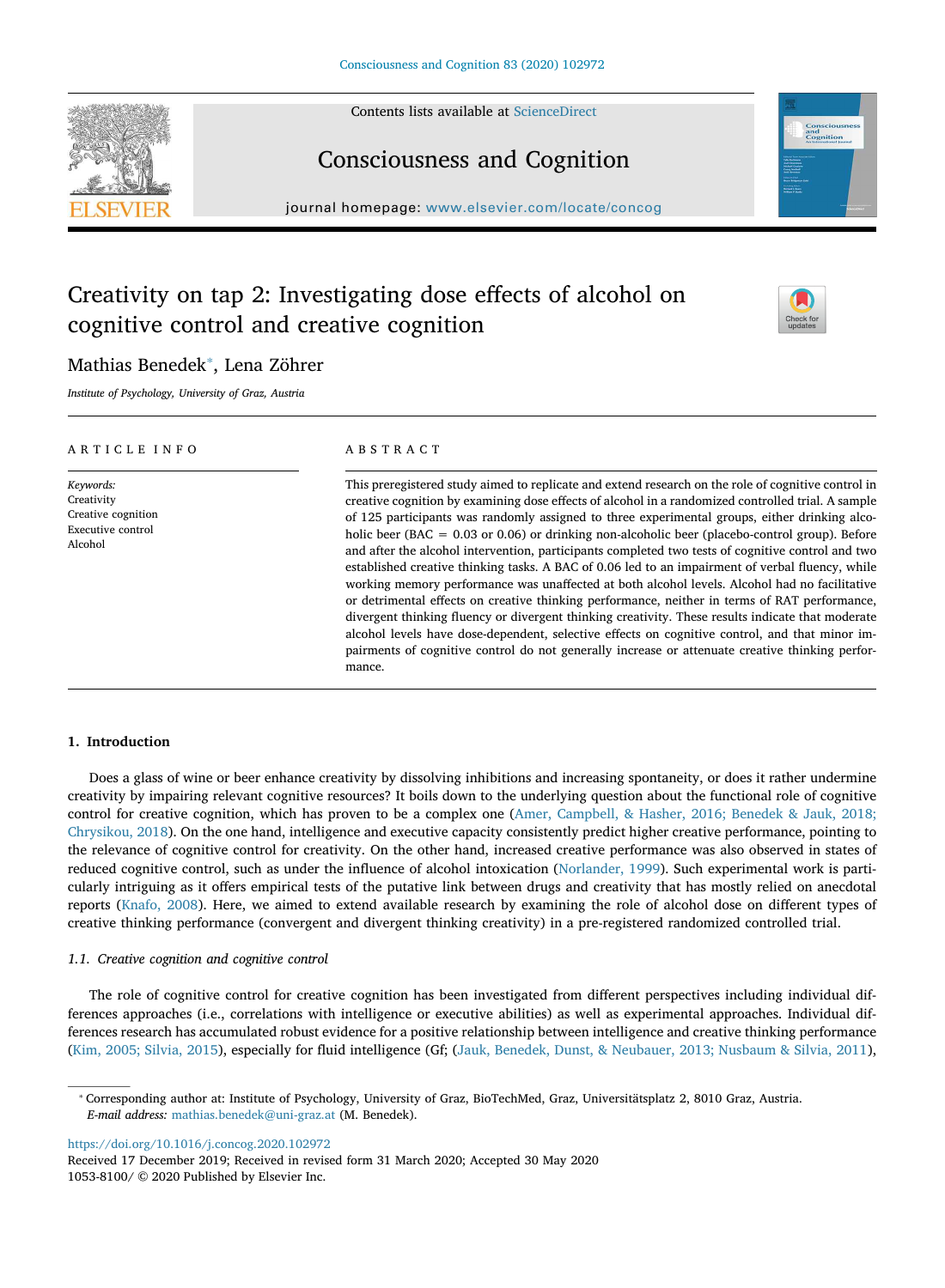broad retrieval ability (Gr; Avitia & Kaufman, 2014; Benedek, Könen, & Neubauer, 2012; Silvia, Beaty, & Nusbaum, 2013), and mental speed (Gs; Forthmann et al., 2019; Preckel, Wermer, & Spinath, 2011). These findings generalize across a broad range of creative performances including divergent thinking in the context of alternate uses generation (e.g., Jauk, Benedek, & Neubauer, 2014), metaphor production (e.g., Beaty & Silvia, 2013), or humor production (e.g., Christensen, Silvia, Nusbaum, & Beaty, 2018), as well as convergent thinking creativity in the context of finding remote associates (e.g., Lee & Therriault, 2013) and insight problem solving (Gilhooly & Murphy, 2005).

Findings are less consistent at the level of individual differences in executive functions. For example, some studies observed positive associations between divergent thinking ability and working memory capacity (WMC; e.g. Benedek, Jauk, Sommer, Arendasy, & Neubauer, 2014), whereas other observed no relationship (Dygert & Jarosz, 2019; Smeekens & Kane, 2016). Creative problem solving ability is more consistently associated with higher WMC (Dygert & Jarosz, 2019; Gilhooly & Fioratou, 2009), yet it depends on the phase of creative problem solving (Ash & Wiley, 2006) and a negative association with WMC was observed in people with high domain-specific knowledge that was misleading for a given task (Ricks, Turley-Ames, & Wiley, 2007). Correlations between creative performance and other executive functions such as inhibition and switching are also occasionally reported but seem to depend strongly on the type task (Benedek, Franz, Heene, & Neubauer, 2012; Gilhooly & Fioratou, 2009; Nusbaum & Silvia, 2011; Zabelina, Robinson, Council, & Bresin, 2012). Finally, individual differences in the strategic search of memory (i.e., verbal fluency; Troyer, Moscovitch, & Winocur, 1997) are consistently related to higher creativity (see also evidence for Gr), and notably not just to divergent thinking fluency but apparently even more to divergent thinking creativity (Benedek, Kenett, et al., 2017; Silvia et al., 2013). While some work has suggested that verbal fluency draws upon WMC (Rosen & Engle, 1997), they clearly differ in referring to retrieval from long-term memory and manipulation of content in working memory. A recent study demonstrated that WMC and verbal fluency ability are correlated but the former was more strongly related to creative problem solving whereas the latter was more strongly related to divergent thinking ability (Dygert & Jarosz, 2019). Hence, WMC and verbal fluency can be considered reasonably distinct aspects of cognitive control that both are relevant to creative ability. Creative thinking performance has further been related to the effective implementation of demanding cognitive strategies (Gilhooly, Fioratou, Anthony, & Wynn, 2007; Nusbaum & Silvia, 2011), and to the involvement of prefrontal brain regions (Beaty, Benedek, Silvia, & Schacter, 2016; Gonen-Yaacovi et al., 2013). Together, these findings indicate that creative cognition broadly benefits from increased cognitive capacity and controlled, goal-directed thinking processes.

Dual process models of creative cognition also underscore the relevance of spontaneous, undirected thought for creative cognition (Benedek & Jauk, 2018; Sowden, Pringle, & Gabora, 2015). Deliberate creative problem solving commonly runs into states of impasse and functional fixation that appear hard to overcome with increased conscious efforts, but rather benefit from incubation periods, where people engage in task-unrelated thought (Sio & Ormerod, 2009). Experimental research even offers evidence that attenuation of cognitive control can facilitate creative thinking. For example, cognitive depletion after extensive engagement in executive tasks was found to improve creative idea generation (Radel, Davranche, Fournier, & Dietrich, 2015). In contrast, sleep deprivation seems to have mostly detrimental effects on creative performance (Horne, 1988; Wimmer, Hoffmann, Bonato, & Moffitt, 1992). Finally, alcohol intoxication was shown to support specific aspects of creative cognition (see next section, for a more detailed account). Hence, there is evidence that creative cognition relies on goal-directed and spontaneous, undirected processes (Beaty, Silvia, Nusbaum, Jauk, & Benedek, 2014), and the actual effect of cognitive control on creative performance may depend on type of creative performance and the expertise of the person (Benedek & Jauk, 2019; Chrysikou, Weber, & Thompson-Schill, 2014).

## 1.2. Alcohol and creativity

Anecdotal reports have long suggested an association between alcohol and creativity. For example, a large proportion of American writers from the first half of last century have been linked with alcoholism (Knafo, 2008). Yet, the functional role of alcohol for creativity is unclear. It could be seen as a means to reach altered states of minds, but it could also serve to cope with the strains associated with creative work (Ludwig, 1990). So far, only few studies have empirically tested the effect of alcohol on creativity. As alcohol is known to impair cognitive control and self-regulation (Dry, Burns, Nettelbeck, Farquharson, & White, 2012; Peterson, Rothfleisch, Zelazo, & Pihl, 1990), alcohol represents a powerful means to experimentally test the role of cognitive control in creative cognition. One study examined the effect of alcohol (BAC  $\sim$  0.065) on divergent thinking (i.e., creative idea generation) and found that idea fluency was significantly reduced in both the alcohol and the placebo group compared with the control group (Gustafson, 1991). Another study found that intoxicated writers and non-writers (BAC  $\sim$  0.08) showed reduced idea flexibility but an increased number of nonobvious and original ideas (Norlander & Gustafson, 1998). Lang et al. (1984) observed no effect of alcohol  $(BAC \sim 0.05)$  on divergent thinking, but the participants evaluated their performance as more creative when they thought that they had received alcohol.

A more recent study demonstrated that moderate alcohol intoxication impaired working-memory processing, and at the same time, the intoxicated group (BAC = 0.07) showed higher performance in the Remote Associates Test (RAT) compared with a control group that had not received any drinks (Jarosz, Colflesh, & Wiley, 2012). These findings were conceptually replicated by a placebocontrolled study comparing effects of alcoholic versus nonalcoholic beer (Benedek, Panzierer, Jauk, & Neubauer, 2017). In this study, even a lower alcohol level (BAC = 0.03) impaired updating performance and facilitated RAT performance but did not affect divergent thinking (DT). These findings suggest that the effect of alcohol on creative cognition is moderated by the type of creative performance. Specifically, the RAT can be solved by means of strategic semantic retrieval processes (Smith, Huber, & Vul, 2013), but also via undirected associative processes (Kounios & Beeman, 2014). There is evidence suggesting that an undirected task approach is more effective in the RAT (Aiello, Jarosz, Cushen, & Wiley, 2012), potentially as it avoids running into mental fixation (Smith &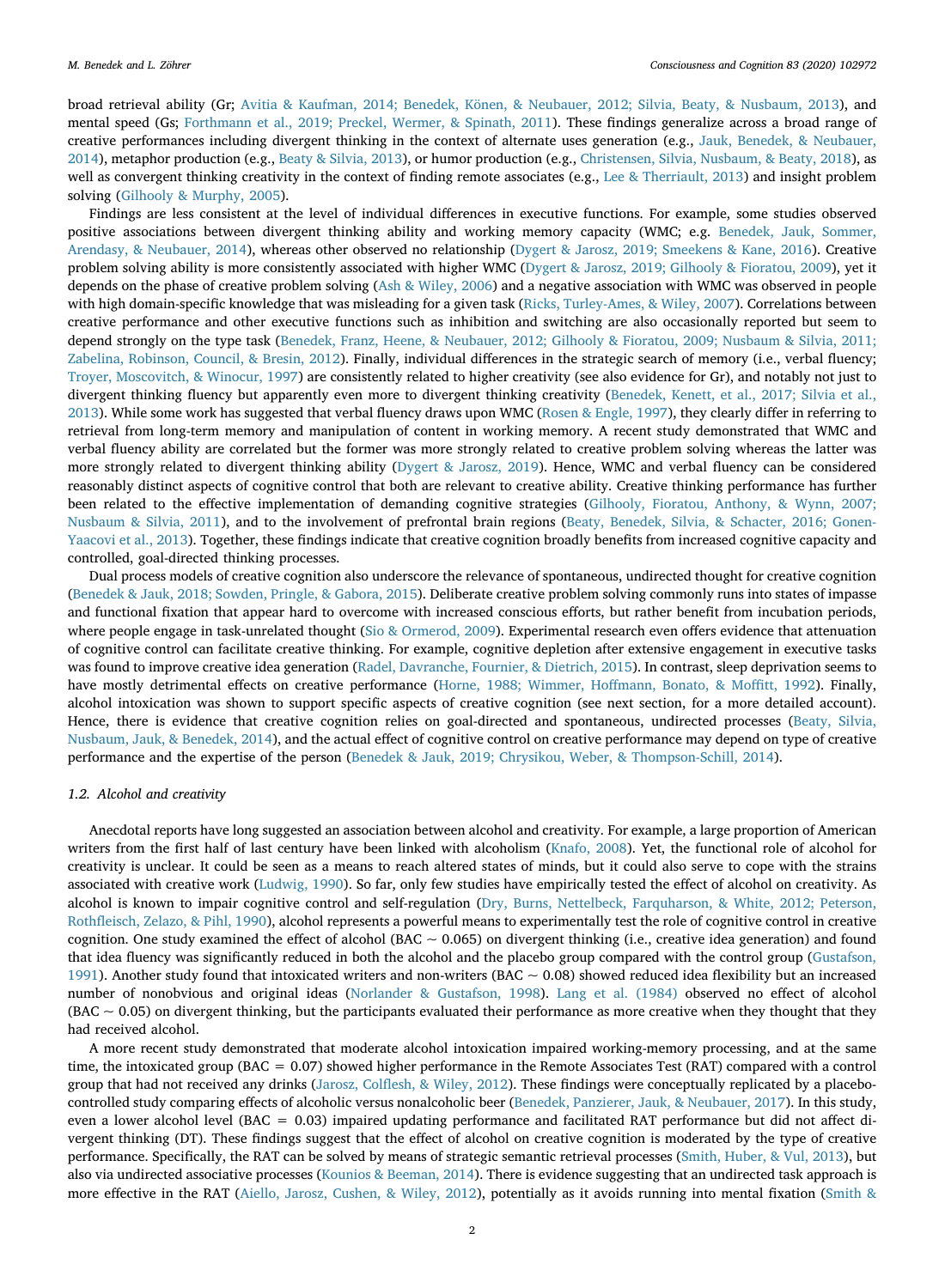Blankenship, 1991). When cognitive control is impaired under the influence of alcohol, spontaneous processing may become more dominant which could specifically benefit RAT performance (Benedek & Jauk, 2018). As creative solutions to DT tasks cannot be reasonably found by spontaneous processes alone, DT may rely to a relatively greater extent on cognitive control, and thus it may not benefit from very moderate levels of alcohol intoxication and might even get impaired by higher levels of alcohol.

## 1.3. The present study

There is mixed evidence on the effects of alcohol on creative cognition, which could be due to important moderators of the relationship between cognitive control and creativity. First, alcohol may have different effects on creativity depending on the level of goal-directed versus spontaneous processes in the creative task at hand (Benedek & Jauk, 2019; Chrysikou et al., 2014). Second, the effect of alcohol on creative cognition may depend on the actual level of alcohol and its resulting effect on cognitive control: While a mild attenuation of cognitive control may be beneficial for certain performances, stronger attenuations may become detrimental. Finally, alcohol is known to have objective, pharmacological effects as well as subjective effects (Lang, Verret, & Watt, 1984), and, therefore, it is crucial to control for expectation effects. The present study addressed these important conceptual and methodological challenges by using different standard measures of creative cognition (RAT and DT), by varying the alcohol dosage (BAC = 0.0 vs. 0.03, vs 0.06), and by controlling for expectation effects with a double-blind placebo-controlled design. Moreover, cognitive control was assessed by two different indicators (WMC and verbal fluency; e.g., Dygert & Jarosz, 2019) that have proven relevant to different forms of creative cognition. In sum, this preregistered study aimed for a powerful examination of alcohol effects on cognitive control and creative cognition.

## 2. Material and methods

The hypotheses, methods, and analysis approach of this study were preregistered via the Open Science Framework (https://osf.io/ 2gdku).

## 2.1. Participants

A total of 423 people participated in an initial online screening, which assessed the criteria for participation in the main study. Specifically, participants had to be aged between 18 and 35 years (the legal drinking age in this state being 16 years for alcohol, and 18 years for strong spirits), report no medical conditions related to heart or liver, no psychological illness, no regular medication, no pregnancy, and score no larger than 8 in the Alcohol Use Disorders Identification Test (AUDIT; Saunders, Aasland, Babor, Fuente, & Grant, 1993), which is viewed as criterion of non-problematic drinking behavior. A subset of 222 people, who met all these criteria, were invited, and 129 actually participated in the main study. Four participants had to be excluded from further data analysis due to outlier values in one of the tests (> 3 SDs from the mean).

The final sample consisted of 125 participants (80 females; 64%) with an average age of 24 years ( $SD = 2.99$ ), which closely meet the preregistered n of 120. This sample size gives sufficient statistical power for detecting small to medium between-within interaction effects ( $d = 0.3$ ,  $f = 0.15$ : 1-β = .80) and high power for medium-sized effects ( $d = 0.5$ ,  $f = 0.25$ : 1-β = .99). Participants were randomly assigned to one of the three experimental groups (with the only restriction that number of participants per group were kept about similar): the placebo-control group ( $n = 41$ ), or an alcohol group with either BAC = 0.03 ( $n = 42$ ) or BAC = 0.06  $(n = 42)$ , and received €15 for participation.

## 2.2. Experimental design

This study examined the effect of alcohol on cognitive control and creative cognition using a randomized placebo-controlled double-blind pretest–posttest design. It represents a conceptual replication and extension of previous studies (Benedek, Panzierer, Jauk, & Neubauer, 2017; Jarosz, Colflesh, & Wiley, 2012), aiming to improve the experimental design in specific ways. First, this study implemented three alcohol conditions (i.e., 0.0, 0.03, and 0.06 BAC) in order to be able to examine dose-effects; second, it realized a double-blind design to avoid any systematic expectation effects by participants and experimenters; third, we used two different measures of cognitive control: the operation span task which is arguably one of the most established measure of working memory capacity (Redick et al., 2012), and a letter fluency task, because retrieval abilities are known to be highly relevant to creative cognition (Silvia et al., 2013). Finally, the same two standard measures of creative cognition (RAT and DT) as in Benedek et al. (2017) were used, but with more items to increase reliability (RAT: same ten plus five additional tasks; DT: same two plus one additional task).

## 2.3. Measures

## 2.3.1. Self-reported alcohol use

The alcohol use disorders identification test (AUDIT; Saunders et al., 1993) is a 10-item screening of individual drinking behavior. It asks for the frequency of alcohol consumption, and for indicators of alcohol dependence and harmful alcohol use. Total scores of > 8 are viewed as indicators of potentially hazardous and harmful alcohol use (Babor, Higgins-Biddle, Saunders, & Monteiro, 2001).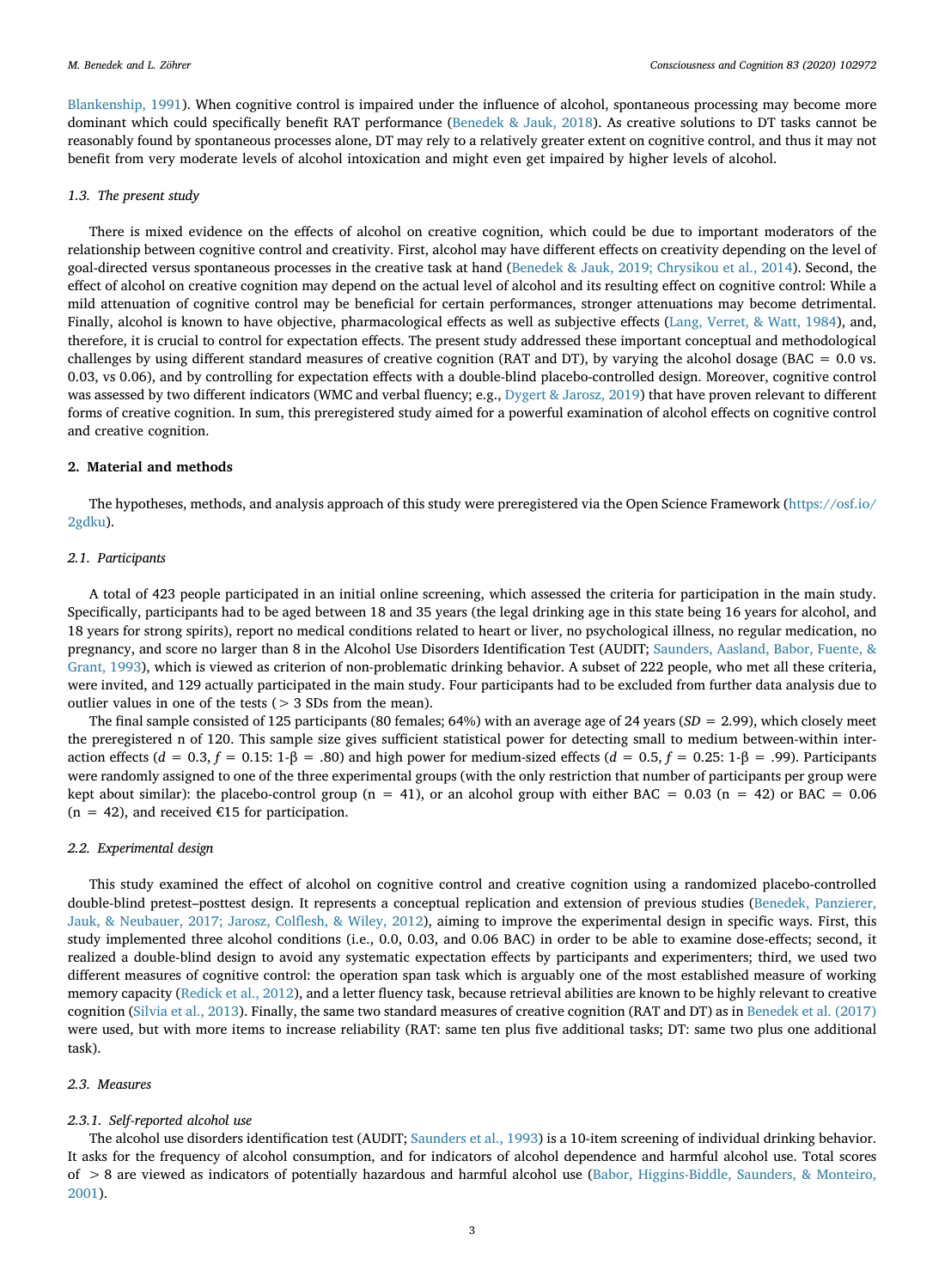## 2.3.2. Cognitive control

Working memory capacity was measured with a computerized version of the operation span task (OSpan; van der Malsburg, 2015). This task involves an alternating sequence of memory updating (remembering letters in correct order) and an arithmetic processing (evaluating the correctness of simple mathematical equations; e.g.  $(1 \times 2) + 1 = 3$ ). Participants first practiced the arithmetic processing task, without the updating task, for 15 trials. In these practice trials, participants received feedback on the correctness of the response. The response times during practice trials (except for the first three trials which may reflect familiarization) served to compute the individual timeout for the actual test defined as  $M + 2.5* SD$ . Participants then completed six additional practice trials with alternating memory updating and arithmetic tasks (3 or 4 memory items per trial). The memory items were displayed for 1 s, followed by the arithmetic task that was completed at own pace. The main test consisted of twelve trials (different versions for pre-and posttest), with four different load levels (4, 5, 6, 7 letters) realized in three trials each. The full test took about ten minutes. Working memory capacity was defined by the partial credit unit score (PCU), a recommended scoring that reflects the average of correctly recalled letters across trials task (Conway et al., 2005).

Verbal fluency (viz., retrieval ability; Gr) was assessed with two letter fluency tasks taken from the Regensburger Wortflüssigkeits-Test (Aschenbrenner, Tucha, & Lange, 2001; pretest: P, K; posttest: M, B). Participants had to write down as many words as possible starting with these letters within two minutes. Responses should be German words, with different word stems, and no proper names. Retrieval ability was defined by the average number of valid words across the two letter fluency tasks.

## 2.3.3. Creativity cognition

Creative thinking performance was assessed with the Remote Associates Test (RAT; Mednick, 1962) and divergent thinking tasks (Guilford, 1967), two established measures of creative potential (Kaufman, Plucker, & Baer, 2008). The RAT presents three unrelated words (e.g., cottage, blue, cake) and ask for a solution word that connects them by building a compound noun with each (cheese: cottage cheese, blue cheese, cheesecake). Pretest and posttest used different fixed sets of 15 items matched for item difficulty across sets (Landmann et al., 2014). The first 10 items were the same as in a previous study (Benedek, Panzierer, et al., 2017) to enable replication tests, while the extended version should offer higher reliability. The items were presented on a computer and participants entered the solution via a keyboard (timeout: 30 s). Internal consistency of the RAT was low for the pretest (.45) and posttest (.46), but slightly higher than for the original 10-item versions (see Supplemental Material). A conservative estimate of retest-reliability (ignoring any intervention effects) was modest too  $(r = .32;$  see Table 1).

Divergent thinking (DT) was assessed with a computer-based version of the alternate uses task (AUT), which asks to find creative uses for common objects within 2.5 min (pretest: umbrella, shoe, glass bottle; posttest: car tire, fork, tin can). Task performance was scored for rated creativity as well as for fluency. All 4296 responses were evaluated for creativity (a holistic rating reflecting the novelty and task-appropriateness of ideas) by six independent judges on a 4-point Likert-like scale ranging from (0 = uncreative, to 3 very creative). All judges completed a short training, where they were given thorough rating instructions, rated 40 responses individually and then discusses potential differences in their ratings until discrepancies were resolved. The remaining responses were rated individually. Inter-rater-reliability was high and ranged from .81 to .87 across tasks. DT creativity was defined as the average creativity rating of the three most creative ideas per task according to judge's ratings. This max-3 creativity score aims to avoid confounds with the fluency of responses (Benedek, Mühlmann, Jauk, & Neubauer, 2013). DT fluency was measured as the number of responses per task. Scores were averaged across tasks. Internal consistency across three tasks was low to acceptable for DT originality at pretest (.54) and posttest (.68), and high for DT fluency at pretest (.88) and posttest (.89); see Supplemental Material for additional analyses for the shorter version. Similar findings were obtained for retest reliability (DT originality: .63; DT fluency: .85; see Table 1).

## 2.3.4. Self-assessments on alcohol effects

Prior to the intervention, participants indicated whether they believed that the consumption of alcohol would increase or decrease their performance in each task on an 11-point rating scale (-5 extreme decrease, to +5 extreme increase). After the intervention, they rated the experienced effect of alcohol on performance in each task using the same scale. Finally, they were asked to indicate their subjective level of intoxication (0 no intoxication, to 10 extreme intoxication).

## 2.4. Procedure

Participants were tested in groups of up to four people in a test lab. They were asked to abstain from alcohol and other drugs 24 h before the test session and to avoid eating or drinking caffeinated drinks 2 h before the session. Participants received thorough instructions on the procedure and the planned target BAC of 0.06, and gave written informed consent. Weight and height assessments were obtained from each participant and soberness was confirmed with a commercial alcohol tester ACE Neo (ACE Handels- & Entwicklungs GmbH; Freilassing, Germany).

In the pretest, participants first completed assessments of cognitive control (OSpan and letter fluency), followed by the creative cognition tests (RAT and DT), with the sequence of creative cognition tasks varying across test sessions. Directly after each test, they estimated how task performance in this task would be affected by the subsequent alcohol consumption.

During the pretest, a second experimenter randomly assigned participants to one of three experimental groups and prepared the drinks. In a first step, the amount of alcoholic beer for a target BAC of 0.06 was individually determined based on gender, age, weight, and height according to the formula by Widmark (1932) with adjustments recommended by Watson, Watson, and Batt (1980); 10% were added to account for resorption deficits (Soyka, Küfner, & Feuerlein, 2008). This resulted in about 1.0 L beer for an average male and 0.7 L beer for an average female. Participants of the placebo-control group received pure non-alcoholic beer (Gösser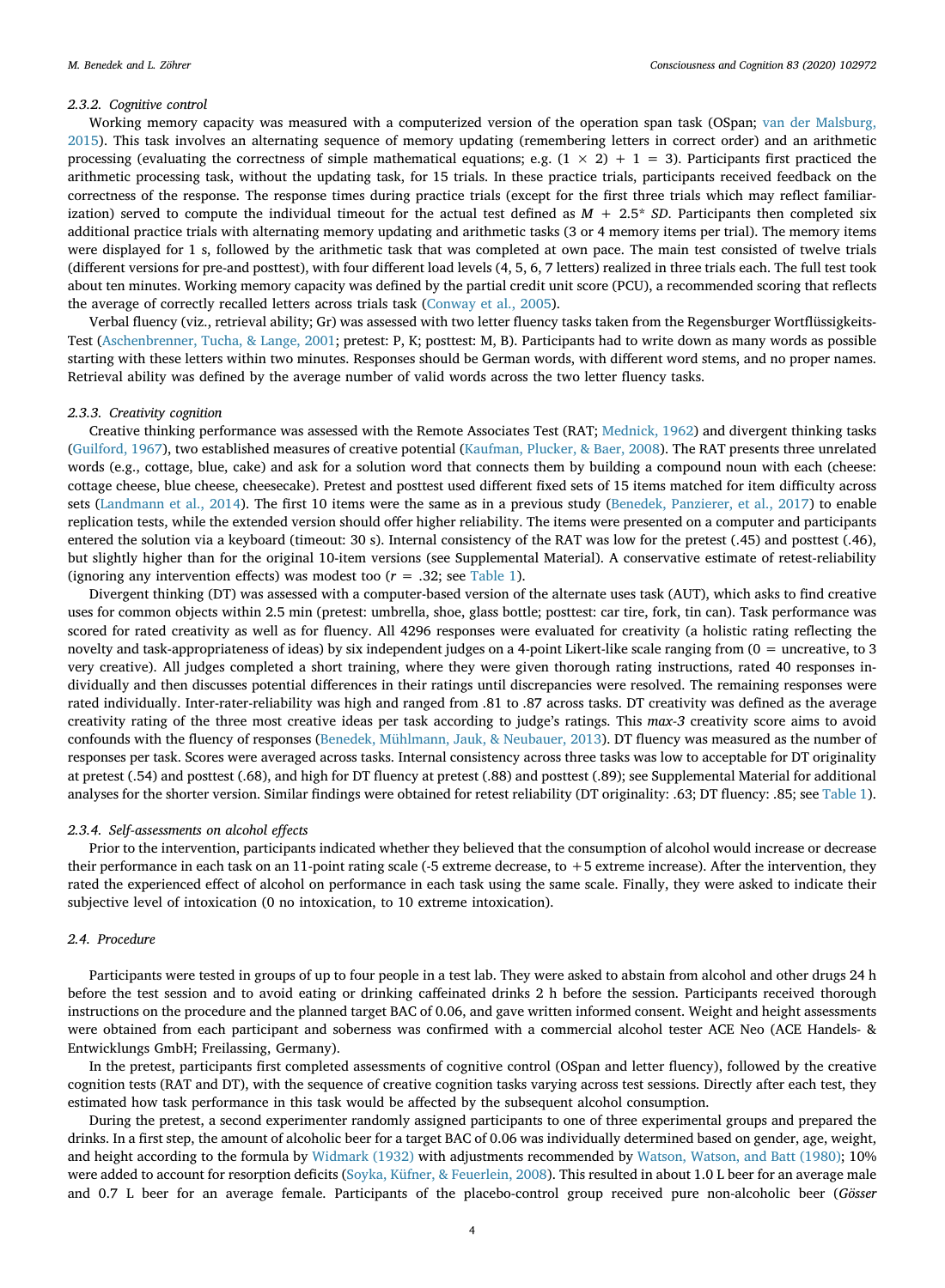NaturGold®, < 0.5 vol%), participants in the 0.06 BAC group received pure alcoholic beer (Gösser Stifts-Zwickl hell®; 5.2 vol%), and participants in the 0.03 BAC group received half alcoholic and half non-alcoholic beer. Drinks were consumed together with salty snacks in a different room within a time period of 30 min; during this time participants watched a documentation about the wildlife in Africa to ensure comparable limited levels of social interaction across test sessions and avoid specific affect induction.

After the intervention, participants returned to the test lab for posttest assessments. They completed parallel versions of all tests in the same order as in the pretest and estimated the perceived effects of alcohol on task performance in each test. In the middle of the posttest (after the cognitive control tests), the second experimenter conducted another alcohol test to verify the actual alcohol level, but without informing the participants or the first experimenter about the results.

Finally, participants were asked about their subjective level of intoxication. Then, they were debriefed and informed about their experimental condition, and asked for confidentiality regarding the experimental design. A final alcohol test was obtained, and in case of a BAC > 0.05 (the local legal limit for driving), participants were invited to stay in the lab until they got below. The total test duration was about 135 min.

## 2.5. Ethical considerations

Only people with non-problematic alcohol drinking behavior were admitted to the study, and alcohol levels were individually adjusted (see participant section). The whole study procedure was approved by the local ethics committee. The realization of this study was financially supported by a grant from the Dutch Beer Institute (DBI), but the DBI was not involved in any other aspect of this study and unconditionally supported publication of findings. All hypotheses and methods were pre-registered prior to the start of the study (https://osf.io/2gdku).

## 3. Results

## 3.1. Descriptive statistics and inter-correlations

Table 1 presents the descriptive statistics and inter-correlations of the main dependent variables.

#### 3.2. Manipulation check

Assessment of blood alcohol concentration (BAC) confirmed that the three experimental groups were sober at pretest, whereas at posttest they had a measured BAC of 0.000% ( $SD = 0.00$ ), 0.024% ( $SD = 0.09$ ), and 0.056% ( $SD = 0.10$ ), which is very close to the targeted BAC levels of 0.00, 0.03, and 0.06%, respectively, and represents a very strong group effect  $(F(2,119) = 459.13, p < .001,$  $\eta^2$  = .89). BAC levels were similar across gender groups as evidenced by absence of a main effect ( $F(1,119)$  = 0.47,  $p$  = .50) or interaction with gender ( $F(2,119) = 0.12$ ,  $p = .90$ ). Participants of higher BAC groups reported to feel more intoxicated ( $F$  $(2,122) = 31.53, p < .001; M = 1.76, 3.40, and 5.24, for the 0.00, 0.03, and 0.06 BAC groups, respectively; all pairwise post-tests:$  $p < .001$ ). Hence, the three experimental groups clearly differed in their objective and subjective alcohol intoxication levels.

## 3.3. Dose effects of alcohol on cognitive control and creative cognition

#### 3.3.1. Cognitive control

In a first step, we examined potential intervention effects on cognitive control measures (OSpan and letter fluency) between preand posttest assessments across the three alcohol levels. The ANOVA for the PCU score of the OSpan task revealed no significant interaction between time and group (F(2,122) = 0.35,  $p = .70$ ), and no main effect for the alcohol group (F(2,122) = 0.43,  $p = .65$ ), but a significant time effect  $(F(1,122) = 6.13, p = .01, \eta^2 = .05;$  see Fig. 1). Similar findings were obtained when using other OSpan performance indicators such as ANU, PCL, or ANL. These results indicate a practice effect from pretest to posttest, but no effects of

| Table 1 |  |                                                |  |
|---------|--|------------------------------------------------|--|
|         |  | Descriptive statistics and inter-correlations. |  |

|                     | M     | SD   | Range          |        | $\overline{2}$ | 3   | $\overline{4}$ | 5   | 6       | 7   | 8   | 9   |
|---------------------|-------|------|----------------|--------|----------------|-----|----------------|-----|---------|-----|-----|-----|
| 1 - OSpan T1        | 0.83  | 0.09 | $0.56 - 0.98$  |        |                |     |                |     |         |     |     |     |
| 2 - OSpan T2        | 0.84  | 0.09 | $0.48 - 0.98$  | .60    |                |     |                |     |         |     |     |     |
| $3 -$ Letter-Flu T1 | 18.35 | 4.38 | 8.00-30.50     | .17    | .11            |     |                |     |         |     |     |     |
| 4 - Letter-Flu T2   | 20.15 | 4.04 | $9.00 - 32.00$ | .15    | .07            | .70 |                |     |         |     |     |     |
| 5 - RAT T1          | 5.51  | 2.14 | $2 - 11$       | .06    | .06            | .34 | .41            |     |         |     |     |     |
| 6 - RAT T2          | 5.66  | 2.30 | $1 - 12$       | .08    | .14            | .24 | .24            | .32 |         |     |     |     |
| 7 - DT-Crea T1      | 1.35  | 0.28 | $0.57 - 1.89$  | $-.05$ | $-12$          | .40 | .40            | .06 | .00.    |     |     |     |
| 8 - DT-Crea T2      | 1.36  | 0.31 | $0.61 - 2.00$  | $-.11$ | $-12$          | .30 | .29            | .17 | $-0.05$ | .63 |     |     |
| $9 - DT$ - $Flu$ T1 | 7.16  | 2.78 | $2.67 - 17.00$ | $-.09$ | $-18$          | .22 | .22            | .10 | $-.03$  | .54 | .42 |     |
| 10 - DT-Flu T2      | 7.30  | 2.97 | 2.33-16.33     | $-.14$ | $-18$          | .21 | .20            | .17 | $-.10$  | .53 | .60 | .85 |
|                     |       |      |                |        |                |     |                |     |         |     |     |     |

Notes. N = 125. Correlations with  $r \ge 0.17$ , 0.23, 0.28 are significant at  $p < .05$ , 0.01, 0.001, respectively. OSpan = Operation span task, Letter-Flu = letter fluency task, RAT = Remote Associates Test, DT-Crea/Flu = Divergent thinking creativity/fluency.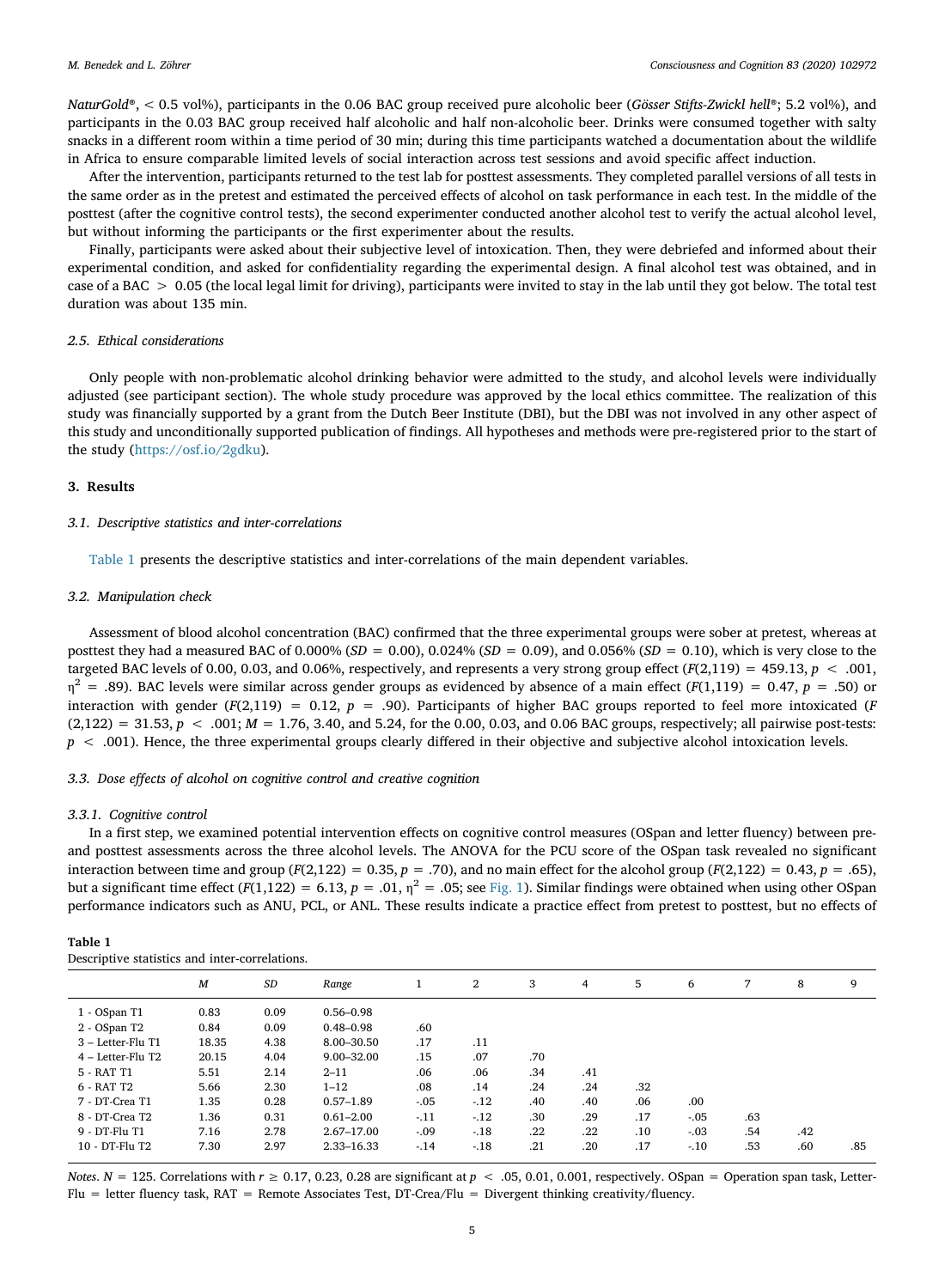

Fig. 1. Effects of different levels of blood alcohol concentration (BAC = 0.00, 0.03, 0.06%) from pre-intervention (T1) to post-intervention (T2) on different measures of cognitive control and creative cognition. OSpan = operation span, PCU = Partial credit unit, RAT = Remote Associates Test,  $DT = Divergent thinking.$ 

alcohol on working memory performance.

In contrast, the ANOVA for letter fluency revealed a significant interaction between time and alcohol group ( $F(2,122) = 7.41$ ,  $p \sim .001$ ,  $\eta^2 = .11$ ), no main effect of alcohol group (F(2,122) = 0.11, p = .89), and again a significant time effect (F  $(1,122) = 42.16, p < .001, \eta^2 = .26$ ). Pairwise comparisons with Bonferroni correction showed that the placebo-control group and the 0.03 BAC group showed significant pre-posttest increases (both  $p < .001$ ), whereas no significant pretest–posttest difference was observed in the 0.06 BAC group ( $p = .46$ ; see Fig. 1). These results suggest that higher alcohol levels impaired cognitive control in terms of counteracting practice effects in letter fluency performance.

#### 3.3.2. Creative cognition

In a next step, we examined potential intervention effects on creative cognition measures (RAT and DT) between pre- and posttest assessments across the three alcohol levels. The ANOVA for RAT performance yielded no significant interaction  $(F(2,122) = 0.02$ ,  $p = .98$ ), nor main effects of alcohol group (F(2,122) = 1.03,  $p = .36$ ) and time (F(1,122) = 0.43,  $p = .52$ ). Similarly, the ANOVAs for DT performance yielded no significant effects neither for DT creativity (group\*time:  $F(2,122) = 0.31$ ,  $p = .73$ ; group: F  $(2,122) = 0.18$ ,  $p = .84$ ; time:  $F(1,122) = 0.01$ ,  $p = .91$ ), nor for DT fluency (group\*time:  $F(2,122) = 0.45$ ,  $p = .64$ ; group: F  $(2,122) = 0.62$ ,  $p = .54$ ; time:  $F(1,122) = 0.90$ ,  $p = .35$ ; see Fig. 1). Additional replication analyses for shorter versions of RAT and DT yielded essentially the same results (see Supplemental Material). Moreover, excluding participants that showed a lower processing accuracy of 0.85 in one of the two OSpan assessments (cf. Conway et al., 2005) also did not change any of the findings.

Finally, we also explored dose effects in terms of whether pre-posttest changes in cognitive control were related to pre-posttest changes in creative cognition. Pre-posttest change scores in OSpan performance and letter fluency performance were unrelated to pre-posttest change scores in RAT and DT performance (all  $rs < 0.08$ ,  $ps > 0.40$ ).

## 3.4. Self-reported alcohol effects

At pretest, participants estimated the presumed effect of the upcoming alcohol consumption on the performance in each task (-5, extreme decrease, to 5, extreme increase), and expected the highest performance decrease in the OSpan task ( $M = -2.54$ ,  $Md = -3$ ,  $Cl_{95} = [-2.73, -2.36]$ , followed by the RAT ( $M = -1.57$ ,  $Md = -2$ ,  $Cl_{95} = [-1.89, -1.24]$ ), and the letter fluency task ( $M = -0.72$ ,  $Md = -1$ ,  $CI_{95} = [-1.03, -0.41]$ , whereas they expected slightly increased task performance in the DT task ( $M = 0.74$ ,  $Md = 1$ ,  $CI_{95} = [0.45, 1.03]$ .

At posttest, participants estimated the perceived effect of alcohol consumption on the performance in each task. They experienced weak detrimental effects on task performance in the OSpan task ( $M = -0.64$ ,  $Md = -1$ ,  $Cl_{95} = [-0.97, -0.31]$ ) and in the RAT ( $M = -1$ 0.76,  $Md = 0$ ,  $Cl_{95} = [-1.09, -0.43]$ , but weak facilitative effects on letter fluency (Gr:  $M = 0.63$ ,  $Md = 0$ ,  $Cl_{95} = [0.38, 0.89]$ ) and on divergent thinking tasks ( $M = 0.27$ ,  $Md = 0$ ,  $Cl_{95} = [0.00, 0.54]$ ). Importantly, these subjective effects were not moderated by alcohol group for any task (OSpan: Kruskal-Wallis-H(2) = 2.58, p = .28; Gr: Kruskal-Wallis-H(2) = 3.84, p = .15; RAT: Kruskal-Wallis-H(2) = 1.12,  $p = .57$ ; Kruskal-Wallis-H(2) = 0.03,  $p = .99$ ).

## 4. Discussion

This study investigated dose effects of alcoholic versus non-alcoholic beer on cognitive control and creative cognition in a randomized controlled trial with double-blind assessments. Alcohol had a selective, dose-dependent effect on cognitive control: While we observed no alcohol effect on working memory performance, retrieval ability was impaired at BAC = 0.06 compared to BAC = 0 and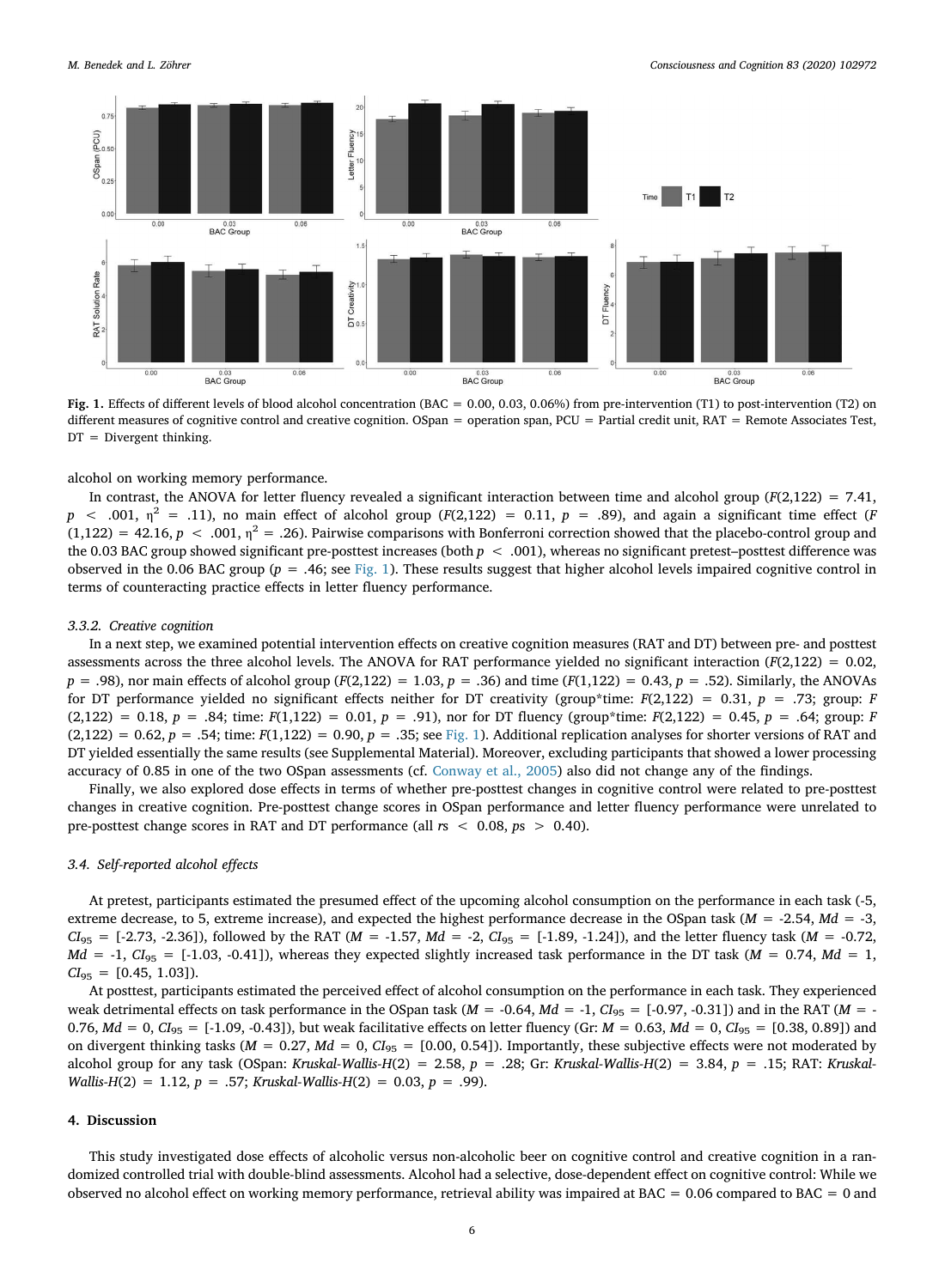0.03 conditions. Yet, these moderate alcohol levels had no significant effect on creative cognition, neither on convergent thinking creativity (Remote Associates Test; RAT) nor divergent thinking creativity (Alternate Uses Test; AUT). These results are consistent with previously reported modest alcohol-related impairments of cognitive control, they replicate null-effects on divergent thinking but do not replicate previous findings reporting positive effects of alcohol on RAT performance.

We found no significant effect of alcohol on working memory performance measured with the OSpan task at BAC = 0.03 and 0.06, whereas working memory impairments had been previously reported for this measure at BAC = 0.07 (Jarosz et al., 2012) and for the 2-back task at BAC = 0.03 (Benedek, Panzierer, et al., 2017). The OSpan task is a well-established measure of working memory capacity (Conway et al., 2005) and was experienced as highly demanding by the participants, but they performed very well even after alcohol consumption. A potential reason for this discrepancy could be found in the automated version used in this study, which does not require verbal responses for the intermediary arithmetic task and thus may imply lower executive control; however, automated versions of complex span tasks are widely used and considered reliable and valid (Redick et al., 2012). Alcohol effects on cognitive control were evident, however, in terms of missing practice effects in the letter fluency at BAC = 0.06 compared to BAC = 0.0 and 0.03 conditions. Letter fluency, a common measure of verbal fluency, is an indicator of broad retrieval ability (Gr) according to the CHC-model of intelligence (Carroll, 1993) and a common index of executive control (Gilhooly et al., 2007). Here, we provide further evidence that moderate alcohol levels (BAC =  $0.06$ ) lead to inhibition of broad retrieval abilities rather than potential disinhibition effects (Peterson et al., 1990). This finding underlines the high executive demands needed for strategic search of semantic memory, which involves the suppression of proactive interference from previous responses. Still, alcohol effects on cognitive control were not very strong, which is in line with other research showing consistent impairments of cognitive functioning only at high BAC levels (Dry et al., 2012; Peterson et al., 1990).

This study further found no effect of alcohol on two standard measures of creative thinking, RAT and DT performance. The former finding was unexpected given that facilitative effects of alcohol on RAT performance have been observed in two previous studies (Benedek, Panzierer, et al., 2017; Jarosz et al., 2012). It should be noted that the present study employed an improved experimental design compared to these earlier studies using double-blind assessments and slightly more participants per experimental group. Moreover, unlike Jarosz et al., this study employed a within-subject design, which is much more sensitive to intervention effects than between-subject designs. In fact, the post-hoc determined statistical power to observe effect sizes similar to the previous studies was 99.9%. An obvious issue with RAT assessments was the low reliability. While we used more RAT items than Benedek et al. (2017) and the same number as in Jarosz et al. (2012), reliability evidence was still low in terms of both internal consistency and retest reliability. Assuming similarly low reliability for RAT assessments in previous studies, the true effect size would be very large, and the empirical effect should be hard to miss in a well-powered study.

We also found no effect of alcohol on divergent thinking ability, neither on the number nor creativity of ideas. This result replicates the findings from Benedek et al. for BAC = 0.03 and is consistent with findings by Lang et al. (1984), whereas other studies reported negative effects on DT fluency and flexibility and positive effects on originality (Gustafson, 1991; Norlander & Gustafson, 1998). The validity of DT scores was supported by substantial correlations with Gr, which is a very consistent finding in the literature (Forthmann et al., 2019; Silvia et al., 2013). In this context it is interesting to note that Gr was slightly impaired at BAC = 0.06, but despite the substantial correlation between Gr and DT, we observed no effect on DT performance. This suggests that reduced executive control may have been compensated by other facilitative effects of alcohol on divergent thinking.

Another interesting finding of this study was that people generally expected alcohol to have detrimental effects on convergent thinking tasks that require single correct solutions (OSpan and RAT), but weaker impairments or even benefits were expected for divergent thinking tasks that have many different solutions (Gr and DT). This may reflect the lay assumption that alcohol increases disinhibition tendencies which may facilitate divergent thinking but undermine convergent thinking. This was clearly not the case according to actual performance and the post-intervention self-reports, where participants correctly recognized that alcohol had no strong (differential) effects on their task performance.

## 5. Limitations and future directions

A few limitations need to be noted. This study attempted to realize a placebo-controlled double-blind design in order to control for expectation effects by participants and experimenters. Self-reports on subjective intoxication, however, revealed that participants in the higher alcohol groups felt more inebriated, which may imply differential expectation effects across experimental groups. Yet, the a priori expected changes due to alcohol did not reflect actual performance – the only actual negative effect of alcohol on letter fluency stands in contrast to an expected minor facilitative effect on this task, which suggests that participant expectation had no strong effects on task performance. While it may be impossible to ensure full "blindness" at higher doses of alcohol, a placebo control condition and double-blind assessments appear still important to limit expectation effects as well as motivation effects (e.g., low motivation in a no-drink group) as far as possible.

Another potential limitation is related to the moderate alcohol level. Since a previous study had observed alcohol effects for BAC = 0.03, we aimed to replicate these effects and extend them for higher alcohol levels of 0.06. While these alcohol levels are commonly used in this field, consistent alcohol effects are often found only for higher doses of alcohol (BAC  $\geq$  0.08) and rather for low-level cognitive processes but not necessarily for more complex cognitive performance (Dry et al., 2012; Peterson et al., 1990). Therefore, more pronounced alcohol effects could be expected at yet higher alcohol doses, but it is unclear whether any positive effects of alcohol on creative cognition can be reasonably expected at high levels of alcohol.

It should also be noted that this study has not assessed how many RAT tasks were solved with subjective experience of insight. This differentiation was an important factor in one study (Jarosz et al., 2012) but not in others (Benedek, Panzierer, Jauk, &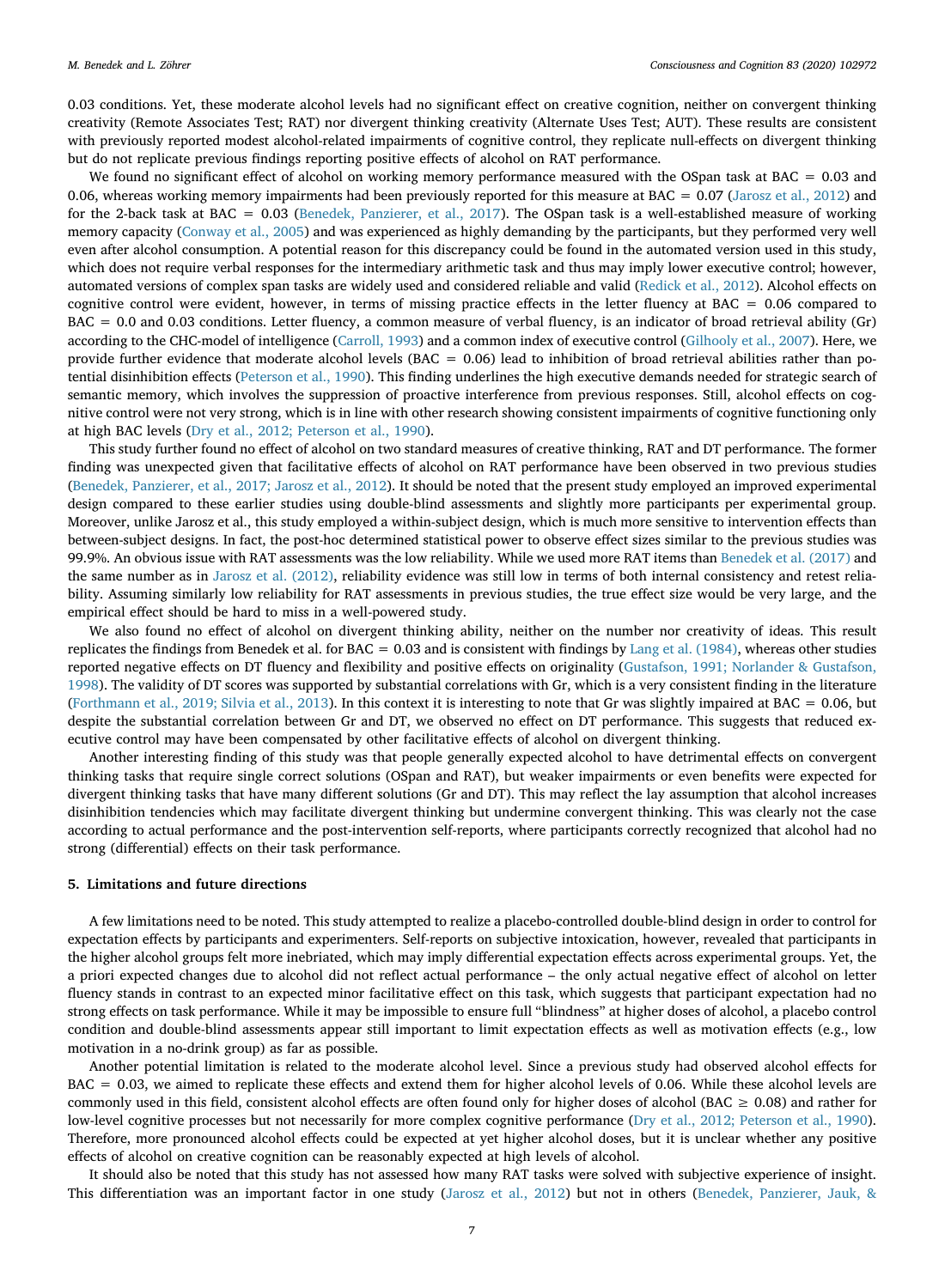Neubauer, 2017; Zabelina & Silvia, 2020). The RAT is commonly approached by strategic retrieval processes (K. A. Smith et al., 2013), but can also be solved by undirected, associative processes, and even seems to benefit from employing a more intuitive, undirected mind set (Aiello et al., 2012). As the capacity for strategic retrieval was impaired at higher alcohol dosage, more strategic, analytical approaches may have become less effective. Since there were no dosage effects on general RAT performance, this either had no substantial effect or was compensated by increased employment of undirected task approaches.

Taken together, this study revealed that moderate alcohol levels of 0.03 to 0.06 have only limited detrimental effects on cognitive control, and no significant positive or negative effect on creative cognition. It is possible that alcohol supports specific spontaneous processes and impairs goal-directed processes that both are relevant to high-level creative cognition (Benedek & Jauk, 2019; Chrysikou, 2018; Sowden et al., 2015), which results in no general effect of alcohol on creative performance. Therefore, future research should focus on more specific creativity-related cognitive processes (Benedek & Fink, 2019), and only turn to more complex forms of creative cognition once any (especially positive) effects of alcohol on relevant low-level cognitive processes have been established.

#### CRediT authorship contribution statement

Mathias Benedek: Funding acquisition, Project administration, Conceptualization, Supervision, Writing - original draft. Lena Zöhrer: Methodology, Investigation, Data curation, Formal analysis, Writing - review & editing.

## Acknowledgements

This project was supported by a grant from the Dutch Beer Institute (DBI), but the DBI was not involved in any aspects of the design and analysis of this preregistered study. We are grateful to Sophie Nägele for her help with data collection, and to Lisa Panzierer for giving useful advice, and to Bob Fennis for giving feedback on an earlier version of the article.

#### Appendix A. Supplementary material

Supplementary data to this article can be found online at https://doi.org/10.1016/j.concog.2020.102972.

#### References

- Aiello, D. A., Jarosz, A. F., Cushen, P. J., & Wiley, J. (2012). Firing the Executive: When an Analytic Approach to Problem Solving Helps and Hurts. The Journal of Problem Solving, 4(2), https://doi.org/10.7771/1932-6246.1128.
- Amer, T., Campbell, K. L., & Hasher, L. (2016). Cognitive control as a double-edged sword. Trends in Cognitive Sciences, 20(12), 905-915. https://doi.org/10.1016/j. tics.2016.10.002.

Aschenbrenner, S., Tucha, O., & Lange, K. W. (2001). Regensburger Wortflüssigkeits-Test. Hogrefe.

- Ash, I. K., & Wiley, J. (2006). The nature of restructuring in insight: An individual-differences approach. Psychonomic Bulletin & Review, 13(1), 66–73. https://doi.org/ 10.3758/BF03193814.
- Avitia, M. J., & Kaufman, J. C. (2014). Beyond g and c: The relationship of rated creativity to long-term storage and retrieval (Glr). Psychology of Aesthetics, Creativity, and the Arts, 8(3), 293–302. https://doi.org/10.1037/a0036772.

Babor, T. F., Higgins-Biddle, J. C., Saunders, J. B., & Monteiro, M. G. (2001). The alcohol use disorders identification test. Geneva: World Health Organization.

Beaty, R. E., Benedek, M., Silvia, P. J., & Schacter, D. L. (2016). Creative cognition and brain network dynamics. Trends in Cognitive Sciences, 20(2), 87-95. https://doi. org/10.1016/j.tics.2015.10.004.

- Beaty, R. E., & Silvia, P. J. (2013). Metaphorically speaking: Cognitive abilities and the production of figurative language. Memory & Cognition, 41(2), 255-267. https://doi.org/10.3758/s13421-012-0258-5.
- Beaty, R. E., Silvia, P. J., Nusbaum, E. C., Jauk, E., & Benedek, M. (2014). The roles of associative and executive processes in creative cognition. Memory & Cognition, 42(7), 1186–1197. https://doi.org/10.3758/s13421-014-0428-8.
- Benedek, M., & Fink, A. (2019). Toward a neurocognitive framework of creative cognition: The role of memory, attention, and cognitive control. Current Opinion in Behavioral Sciences, 27, 116–122. https://doi.org/10.1016/j.cobeha.2018.11.002.
- Benedek, M., Franz, F., Heene, M., & Neubauer, A. C. (2012). Differential effects of cognitive inhibition and intelligence on creativity. Personality and Individual Differences, 53(4), 480–485. https://doi.org/10.1016/j.paid.2012.04.014.
- Benedek, M., & Jauk, E. (2018). Spontaneous and controlled processes in creative cognition. In K. C. R. Fox, & K. Christoff (Eds.). The Oxford Handbook of Spontaneous Thought (pp. 285–298). Oxford University Press.
- Benedek, M., & Jauk, E. (2019). Creativity and cognitive control. In J. Kaufman, & R. Sternberg (Eds.). The Cambridge handbook of creativity (pp. 200-223). Cambrdige University Press. https://doi.org/10.1017/9781316979839.012.
- Benedek, M., Jauk, E., Sommer, M., Arendasy, M., & Neubauer, A. C. (2014). Intelligence, creativity, and cognitive control: The common and differential involvement of executive functions in intelligence and creativity. Intelligence, 46, 73–83. https://doi.org/10.1016/j.intell.2014.05.007.
- Benedek, M., Kenett, Y. N., Umdasch, K., Anaki, D., Faust, M., & Neubauer, A. C. (2017). How semantic memory structure and intelligence contribute to creative thought: A network science approach. Thinking & Reasoning, 23(2), 158–183. https://doi.org/10.1080/13546783.2016.1278034.
- Benedek, M., Könen, T., & Neubauer, A. C. (2012). Associative abilities underlying creativity. Psychology of Aesthetics, Creativity, and the Arts, 6(3), 273-281. https:// doi.org/10.1037/a0027059.
- Benedek, M., Mühlmann, C., Jauk, E., & Neubauer, A. C. (2013). Assessment of divergent thinking by means of the subjective top-scoring method: Effects of the number of top-ideas and time-on-task on reliability and validity. Psychology of Aesthetics, Creativity, and the Arts, 7(4), 341–349. https://doi.org/10.1037/a0033644.
- Benedek, M., Panzierer, L., Jauk, E., & Neubauer, A. C. (2017). Creativity on tap? Effects of alcohol intoxication on creative cognition. Consciousness and Cognition, 56, 128–134. https://doi.org/10.1016/j.concog.2017.06.020.
- Carroll, J. B. (1993). Human cognitive abilities: A survey of factor-analytic studies. Cambridge University Press.
- Christensen, A. P., Silvia, P. J., Nusbaum, E. C., & Beaty, R. E. (2018). Clever people: Intelligence and humor production ability. Psychology of Aesthetics, Creativity, and the Arts, 12(2), 136–143. https://doi.org/10.1037/aca0000109.
- Chrysikou, E. G. (2018). The costs and benefits of cognitive control for creativity. In R. E. Jung, & O. Vartanian (Eds.). The Cambridge Handbook of the Neuroscience of Creativity (pp. 299–317). Cambridge University Press. https://doi.org/10.1017/9781316556238.018.
- Chrysikou, E. G., Weber, M. J., & Thompson-Schill, S. L. (2014). A matched filter hypothesis for cognitive control. Neuropsychologia, 62, 341–355. https://doi.org/10.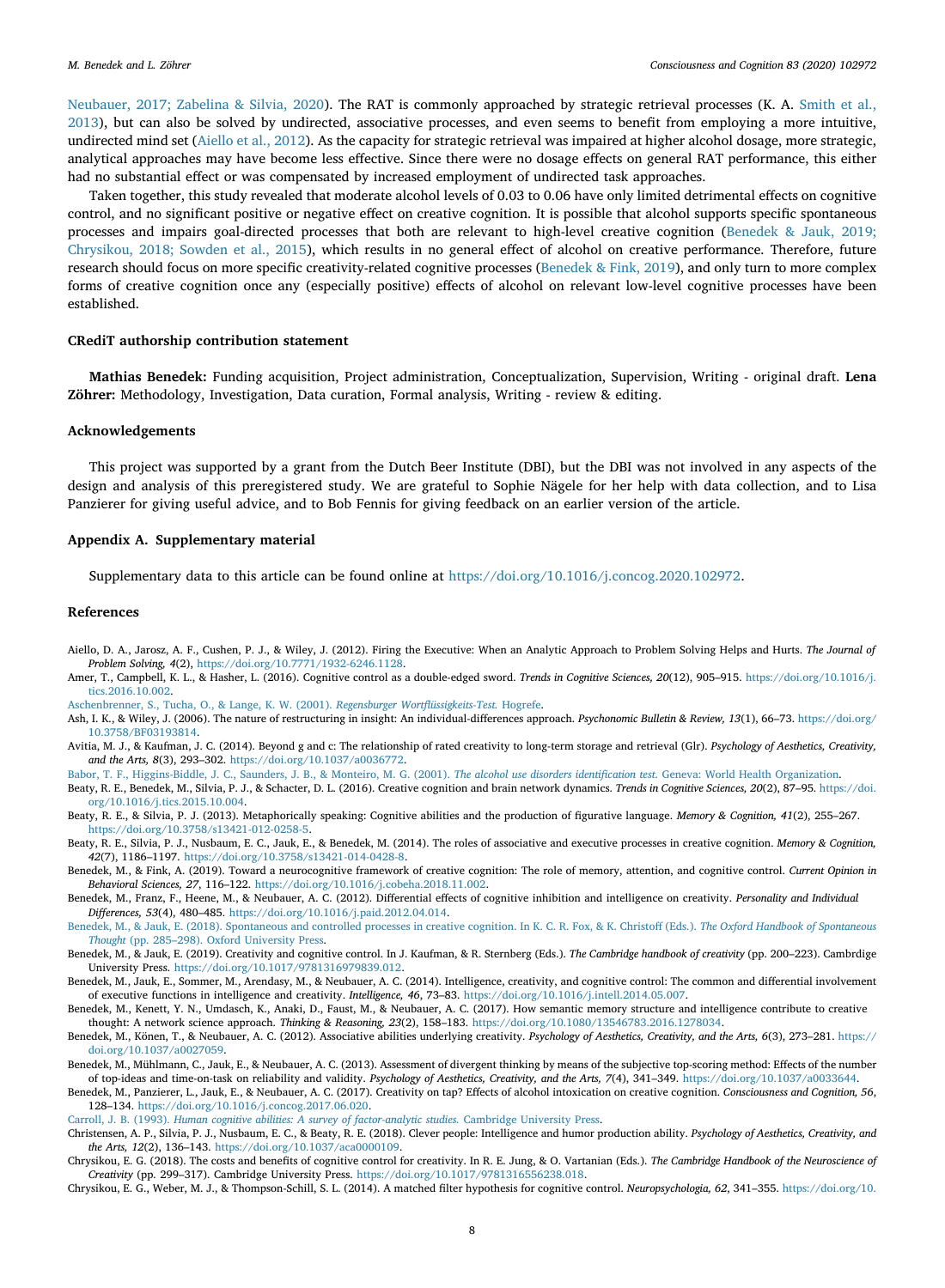1016/j.neuropsychologia.2013.10.021.

- Conway, A. R. A., Kane, M. J., Bunting, M. F., Hambrick, D. Z., Wilhelm, O., & Engle, R. W. (2005). Working memory span tasks: A methodological review and user's guide. Psychonomic Bulletin & Review, 12(5), 769–786. https://doi.org/10.3758/BF03196772.
- Dry, M. J., Burns, N. R., Nettelbeck, T., Farquharson, A. L., & White, J. M. (2012). Dose-related effects of alcohol on cognitive functioning. PLOS ONE, 7(11), e50977. https://doi.org/10.1371/journal.pone.0050977.
- Dygert, S. K. C., & Jarosz, A. F. (2019). Individual differences in creative cognition. Journal of Experimental Psychology: General.. https://doi.org/10.1037/xge0000713. Forthmann, B., Jendryczko, D., Scharfen, J., Kleinkorres, R., Benedek, M., & Holling, H. (2019). Creative ideation, broad retrieval ability, and processing speed: A
- confirmatory study of nested cognitive abilities. Intelligence, 75, 59–72. https://doi.org/10.1016/j.intell.2019.04.006. Gilhooly, K. J., & Fioratou, E. (2009). Executive functions in insight versus non-insight problem solving: An individual differences approach. Thinking & Reasoning,
- 15(4), 355–376. https://doi.org/10.1080/13546780903178615.
- Gilhooly, K. J., Fioratou, E., Anthony, S. H., & Wynn, V. (2007). Divergent thinking: Strategies and executive involvement in generating novel uses for familiar objects. British Journal of Psychology, 98(4), 611–625. https://doi.org/10.1111/j.2044-8295.2007.tb00467.x.
- Gilhooly, K. J., & Murphy, P. (2005). Differentiating insight from non-insight problems. Thinking & Reasoning, 11(3), 279–302. https://doi.org/10.1080/ 13546780442000187.
- Gonen-Yaacovi, G., de Souza, L. C., Levy, R., Urbanski, M., Josse, G., & Volle, E. (2013). Rostral and caudal prefrontal contribution to creativity: A meta-analysis of functional imaging data. Frontiers in Human Neuroscience, 7. https://doi.org/10.3389/fnhum.2013.00465.
- Guilford, J. P. (1967). The nature of human intelligence. McGraw-Hill.
- Gustafson, R. (1991). Effect of alcohol on quantity of creative production using the Purdue Tests. Psychological Reports, 69(1), 83-90. https://doi.org/10.2466/pr0. 1991.69.1.83.
- Horne, J. A. (1988). Sleep Loss and "Divergent" Thinking Ability. Sleep, 11(6), 528–536. https://doi.org/10.1093/sleep/11.6.528.
- Jarosz, A. F., Colflesh, G. J. H., & Wiley, J. (2012). Uncorking the muse: Alcohol intoxication facilitates creative problem solving. Consciousness and Cognition, 21(1), 487–493. https://doi.org/10.1016/j.concog.2012.01.002.
- Jauk, E., Benedek, M., Dunst, B., & Neubauer, A. C. (2013). The relationship between intelligence and creativity: New support for the threshold hypothesis by means of empirical breakpoint detection. Intelligence, 41(4), 212-221. https://doi.org/10.1016/j.intell.2013.03.003.
- Jauk, E., Benedek, M., & Neubauer, A. C. (2014). The road to creative achievement: A latent variable model of ability and personality predictors. European Journal of Personality, 28(1), 95–105. https://doi.org/10.1002/per.1941.
- Kaufman, J. C., Plucker, J. A., & Baer, J. (2008). Essentials of creativity assessment. John Wiley & Sons Inc.
- Kim, K. H. (2005). Can Only Intelligent People Be Creative? A Meta-Analysis. Journal of Secondary Gifted Education, 16(2-3), 57-66. https://doi.org/10.4219/jsge-2005-473.
- Knafo, D. (2008). The Senses Grow Skilled in Their Craving: Thoughts on Creativity and Addiction. The Psychoanalytic Review, 95(4), 571-595. https://doi.org/10. 1521/prev.2008.95.4.571.
- Kounios, J., & Beeman, M. (2014). The Cognitive Neuroscience of Insight. Annual Review of Psychology, 65(1), 71-93. https://doi.org/10.1146/annurev-psych-010213-115154.
- Landmann, N., Kuhn, M., Piosczyk, H., Feige, B., Riemann, D., & Nissen, C. (2014). Entwicklung von 130 deutschsprachigen Compound Remote Associate (CRA)- Worträtseln zur Untersuchung kreativer Prozesse im deutschen Sprachraum. Psychologische Rundschau, 65(4), 200–211. https://doi.org/10.1026/0033-3042/ a000223.
- Lang, A. R., Verret, L. D., & Watt, C. (1984). Drinking and creativity: Objective and subjective effects. Addictive Behaviors, 9(4), 395-399. https://doi.org/10.1016/ 0306-4603(84)90040-6.
- Lee, C. S., & Therriault, D. J. (2013). The cognitive underpinnings of creative thought: A latent variable analysis exploring the roles of intelligence and working memory in three creative thinking processes. Intelligence, 41(5), 306-320. https://doi.org/10.1016/j.intell.2013.04.008.
- Ludwig, A. M. (1990). Alcohol input and creative output. British Journal of Addiction, 85(7), 953-963. https://doi.org/10.1111/j.1360-0443.1990.tb03726.x.
- Mednick, S. (1962). The associative basis of the creative process. Psychological Review, 69(3), 220-232. https://doi.org/10.1037/h0048850.
- Norlander, T. (1999). Inebriation and inspiration? A review of the research on alcohol and creativity. The Journal of Creative Behavior, 33(1), 22-44. https://doi.org/ 10.1002/j.2162-6057.1999.tb01036.x.
- Norlander, T., & Gustafson, R. (1998). Effects of alcohol on a divergent figural fluency test during the illumination phase of the creative process. Creativity Research Journal, 11(3), 265–274. https://doi.org/10.1207/s15326934crj1103\_5.
- Nusbaum, E. C., & Silvia, P. J. (2011). Are intelligence and creativity really so different? Fluid intelligence, executive processes, and strategy use in divergent thinking. Intelligence, 39(1), 36–45. https://doi.org/10.1016/j.intell.2010.11.002.
- Peterson, J. B., Rothfleisch, J., Zelazo, P. D., & Pihl, R. O. (1990). Acute alcohol intoxication and cognitive functioning. Journal of Studies on Alcohol, 51(2), 114–122. https://doi.org/10.15288/jsa.1990.51.114.
- Preckel, F., Wermer, C., & Spinath, F. M. (2011). The interrelationship between speeded and unspeeded divergent thinking and reasoning, and the role of mental speed. Intelligence, 39(5), 378–388. https://doi.org/10.1016/j.intell.2011.06.007.
- Radel, R., Davranche, K., Fournier, M., & Dietrich, A. (2015). The role of (dis)inhibition in creativity: Decreased inhibition improves idea generation. Cognition, 134, 110–120. https://doi.org/10.1016/j.cognition.2014.09.001.
- Redick, T. S., Broadway, J. M., Meier, M. E., Kuriakose, P. S., Unsworth, N., Kane, M. J., & Engle, R. W. (2012). Measuring working memory capacity with automated complex span tasks. European Journal of Psychological Assessment, 28(3), 164–171. https://doi.org/10.1027/1015-5759/a000123.
- Ricks, T. R., Turley-Ames, K. J., & Wiley, J. (2007). Effects of working memory capacity on mental set due to domain knowledge. Memory & Cognition, 35(6), 1456–1462. https://doi.org/10.3758/BF03193615.
- Rosen, V. M., & Engle, R. W. (1997). The role of working memory capacity in retrieval. Journal of Experimental Psychology: General, 126(3), 211-227. https://doi.org/ 10.1037/0096-3445.126.3.211.
- Saunders, J. B., Aasland, O. G., Babor, T. F., Fuente, J. R. D. L., & Grant, M. (1993). Development of the Alcohol Use Disorders Identification Test (AUDIT): WHO Collaborative Project on Early Detection of Persons with Harmful Alcohol Consumption-II. Addiction, 88(6), 791–804. https://doi.org/10.1111/j.1360-0443.1993. tb02093.x.
- Silvia, P. J. (2015). Intelligence and Creativity Are Pretty Similar After All. Educational Psychology Review, 27(4), 599-606. https://doi.org/10.1007/s10648-015-9299-1.
- Silvia, P. J., Beaty, R. E., & Nusbaum, E. C. (2013). Verbal fluency and creativity: General and specific contributions of broad retrieval ability (Gr) factors to divergent thinking. Intelligence, 41(5), 328–340. https://doi.org/10.1016/j.intell.2013.05.004.
- Sio, U. N., & Ormerod, T. C. (2009). Does incubation enhance problem solving? A meta-analytic review. Psychological Bulletin, 135(1), 94–120. https://doi.org/10.1037/ a0014212.
- Smeekens, B. A., & Kane, M. J. (2016). Working memory capacity, mind wandering, and creative cognition: An individual-differences investigation into the benefits of controlled versus spontaneous thought. Psychology of Aesthetics, Creativity, and the Arts, 10(4), 389-415. https://doi.org/10.1037/aca0000046.
- Smith, K. A., Huber, D. E., & Vul, E. (2013). Multiply-constrained semantic search in the Remote Associates Test. Cognition, 128(1), 64–75. https://doi.org/10.1016/j. cognition.2013.03.001.
- Smith, S. M., & Blankenship, S. E. (1991). Incubation and the persistence of fixation in problem solving. The American Journal of Psychology, 104(1), 61. https://doi. org/10.2307/1422851.
- Sowden, P. T., Pringle, A., & Gabora, L. (2015). The shifting sands of creative thinking: Connections to dual-process theory. Thinking & Reasoning, 21(1), 40–60. https://doi.org/10.1080/13546783.2014.885464.

Soyka, M., Küfner, H., & Feuerlein, W. (2008). Alkoholismus - Mißbrauch und Abhängigkeit: Entstehung - Folgen - Therapie. Georg Thieme Verlag.

Troyer, A. K., Moscovitch, M., & Winocur, G. (1997). Clustering and switching as two components of verbal fluency: Evidence from younger and older healthy adults.